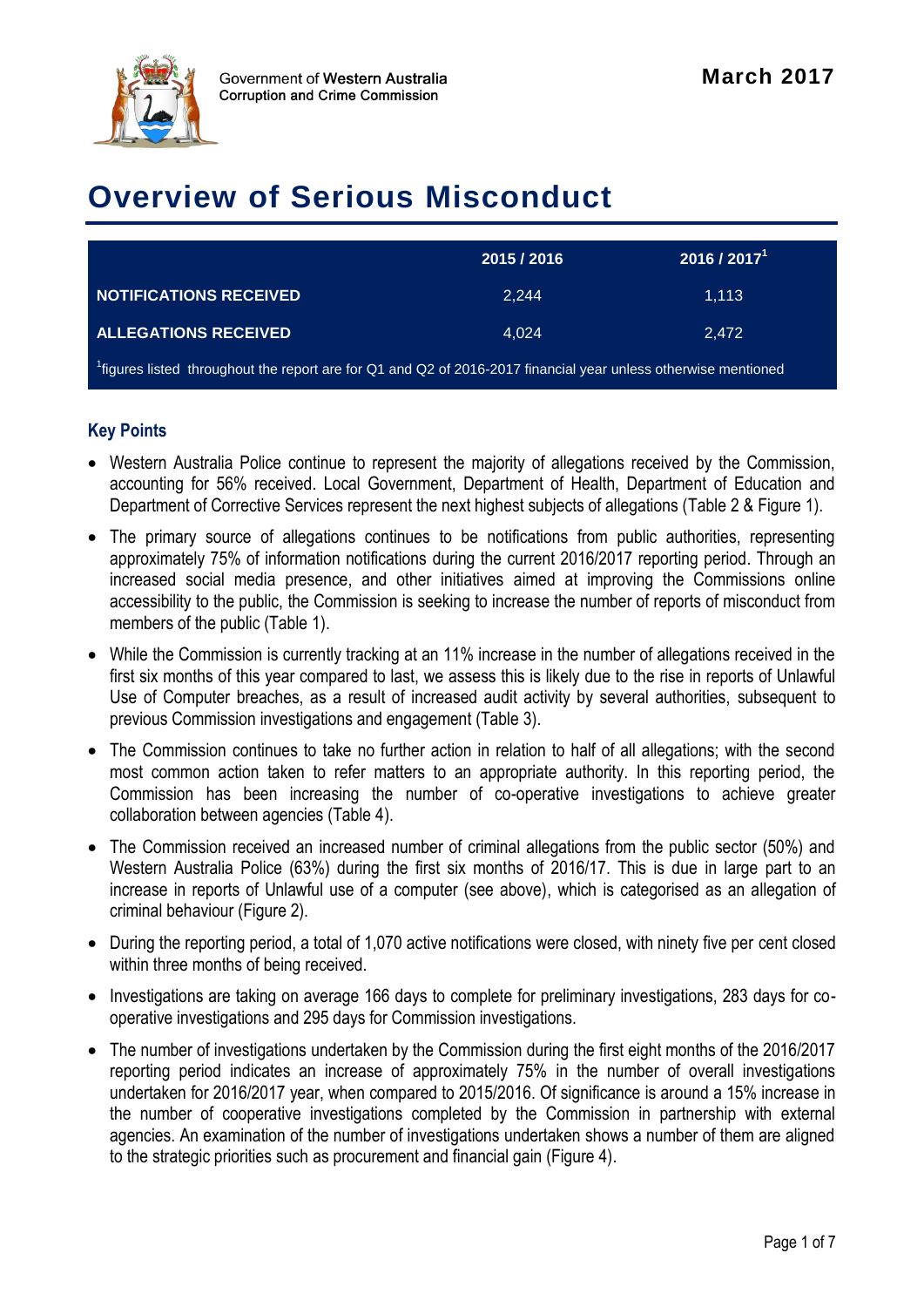#### **Challenges and Opportunities**

- The devolution of the Department of Health into five separate reporting authorities has resulted in a positive cultural change within their integrity space. Responsibility for compliance with legislative requirements now lies with the CEOs of each of the five individual Health Service Providers, resulting in a higher level of accountability.
- The assessment of allegations pertaining to regional local governments requires significant Commission and responsible authority resources due to continued failures to adhere to legislative responsibilities and geographical constraints.
- Members of the public continue to be a valuable source of information for the Commission, however focused complainants, particularly those suffering from mental health conditions, remain a resourcing challenge for the assessment directorate.

#### **Graphical Analysis**

#### **Table 1: Allegation source as at 31 December 2016**

| <b>Allegation Source</b> |                                                                                                | <b>CCM Act</b> | 2015 - 2016 |       | 2016 - 2017 YTD |       |
|--------------------------|------------------------------------------------------------------------------------------------|----------------|-------------|-------|-----------------|-------|
|                          |                                                                                                |                | No.         | %     | No.             | %     |
| 1.                       | Notifications of alleged serious misconduct from notifying<br>authorities (public authorities) |                | 2,499       | 62.1% | 1,846           | 74.7% |
| 2.                       | Reports of alleged serious misconduct from individuals<br>(the public)                         |                | 973         | 24.2% | 475             | 19.2% |
| 3.                       | <b>Public Sector Commission</b>                                                                | s.45M(d)       | 75          | 1.9%  | 94              | 3.8%  |
| 4.                       | Notifications of reviewable police action (Western<br>Australia Police)                        | s.21A          | 466         | 11.6% | 42              | 1.7%  |
| 5.                       | Commission's own propositions of alleged serious<br>misconduct                                 | s.26           | 7           | 0.2%  | 7               | 0.3%  |
| 6.                       | Allegations initiated                                                                          | s.22           | 4           | 0.1%  | 8               | 0.3%  |
| Total                    |                                                                                                |                | 4,024       | 100%  | 2,472           | 100%  |

#### **Table 2: Allegations by subject authority as at 31 December 2016**

|                                             | <b>Number of allegations</b> |                 |  |  |
|---------------------------------------------|------------------------------|-----------------|--|--|
| <b>Subject Authority</b>                    | 2015 - 2016                  | 2016 - 2017 YTD |  |  |
| Western Australia Police                    | 2,284                        | 1,392           |  |  |
| Independent agencies and other authorities* | 532                          | 416             |  |  |
| <b>Local Government</b>                     | 325                          | 198             |  |  |
| Department of Corrective Services           | 247                          | 184             |  |  |
| Department of Health                        | 305                          | 179             |  |  |
| Department of Education                     | 289                          | 68              |  |  |
| Not in jurisdiction                         | 42                           | 35              |  |  |
| <b>Total</b>                                | 4,024                        | 2,472           |  |  |

\*This refers to all other Subject Agencies within the Public Sector with reporting requirements to the Commission.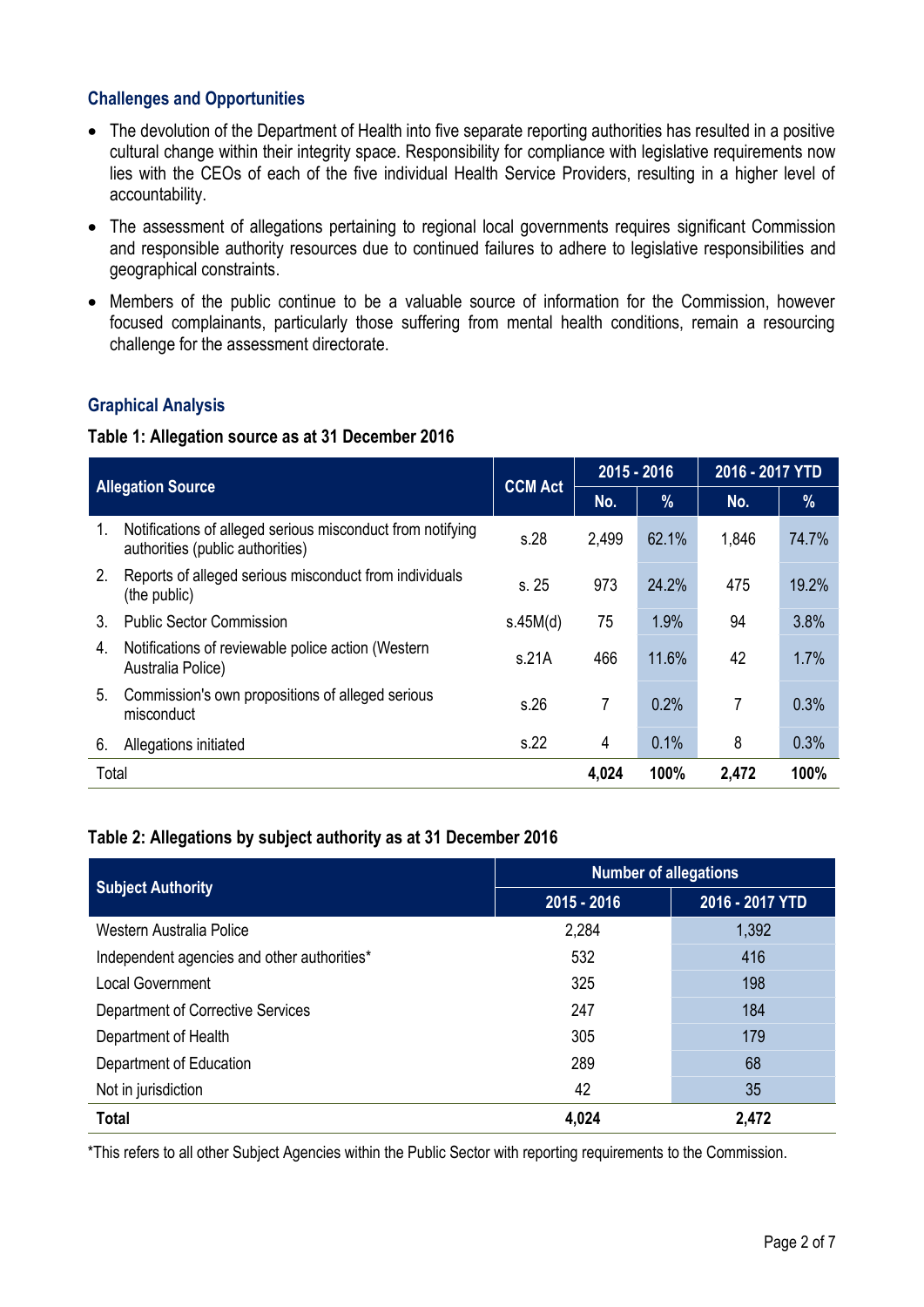#### **Figure 1: Allegations by subject authority as at 31 December 2016**



#### **Table 3: Top six allegation categories as at 31 December 2016**

| <b>Allegation Category</b> |                                                                         | 2015 - 2016 |       | 2016 - 2017 YTD |       |
|----------------------------|-------------------------------------------------------------------------|-------------|-------|-----------------|-------|
|                            |                                                                         | No.         | $\%$  | No.             | %     |
| 1.                         | Unlawful use of a computer (Criminal)**                                 |             |       | 706             | 28.5% |
| $2_{1}$                    | 1,573<br>All other categories                                           |             | 39.1% | 660             | 26.7% |
| 3.                         | 688<br>Breach of code of conduct/policy/procedures (Neglect/Procedural) |             | 17.1% | 265             | 10.7% |
| 4.                         | Unprofessional conduct - demeanour/attitude/language (Personal)         | 346         | 8.6%  | 232             | 9.3%  |
| 5.                         | Neglect of duty (Procedural)                                            | 318         | 7.9%  | 183             | 7.4%  |
| 6.                         | Assault - physical/excessive use of force (Criminal)                    |             | 13.5% | 182             | 7.3%  |
| 7.                         | Corrupt Conduct (Criminal)                                              |             | 5.6%  | 152             | 6.1%  |
| 8.                         | Misuse of a computer (Neglect/Procedural)**                             | 332         | 8.2%  | 92              | 3.7%  |
| <b>Total</b>               |                                                                         |             | 100%  | 2,472           | 100%  |

\*\*In July 2016 the allegation category 'Unlawful Use of a Computer' was created to capture instances of serious misconduct relating to computer usage. These instances were previously captured under the allegation category 'Misuse of a Computer System / Email / Internet etc.', which was later changed to capture instances of minor misconduct relating to computer usage. As such the allegation categories are not represented across all years in the above table.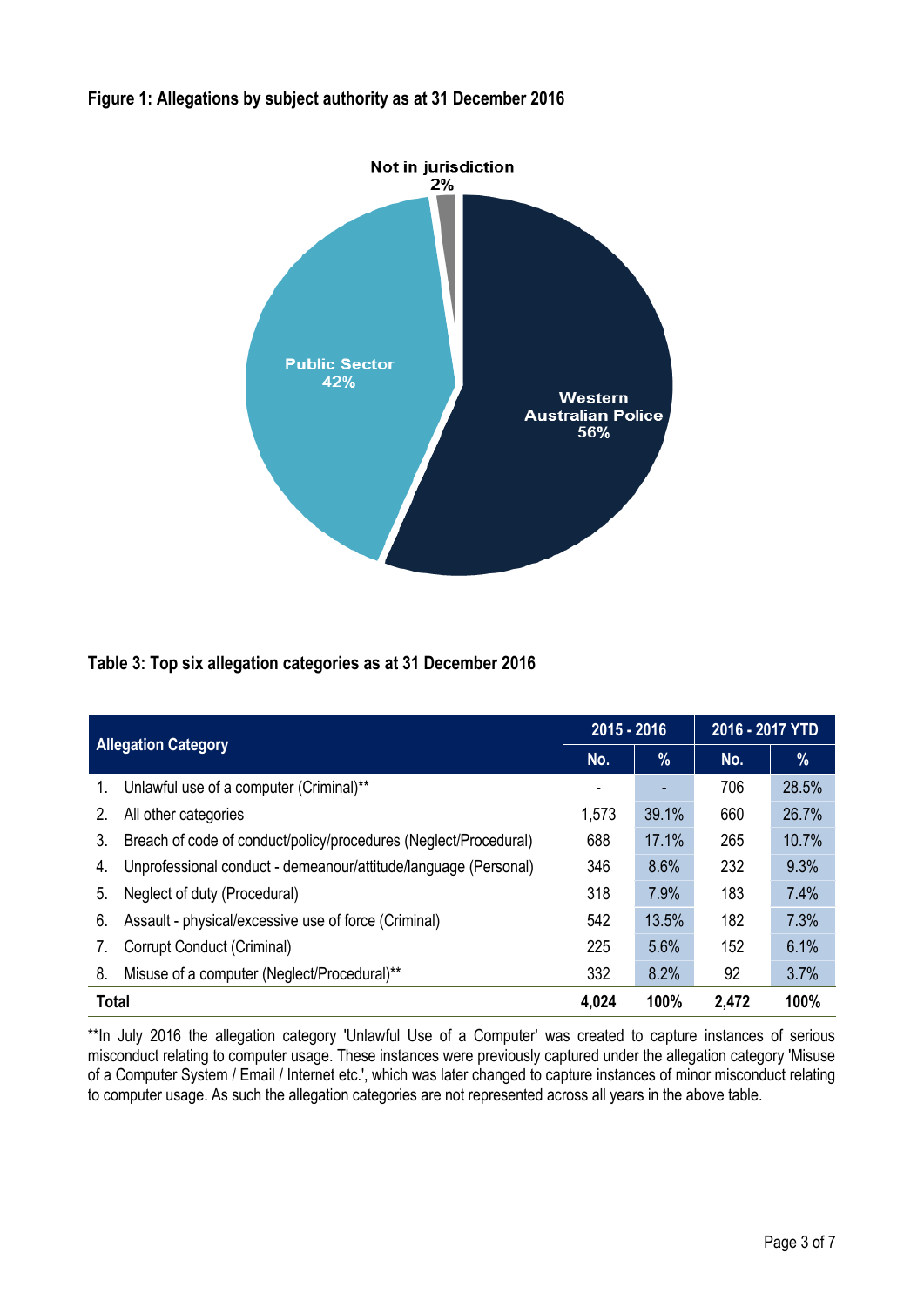#### **Figure 2: Allegation themes as at 31 December 2016**



## **Table 4: Action taken in relation to allegations as at 31 December 2016**

| Action taken in relation to allegations                                                                         |                                                                                                                                    | 2015 - 2016 |       | 2016 - 2017 YTD |       |
|-----------------------------------------------------------------------------------------------------------------|------------------------------------------------------------------------------------------------------------------------------------|-------------|-------|-----------------|-------|
|                                                                                                                 |                                                                                                                                    | No.         | $\%$  | No.             | %     |
| 1.                                                                                                              | No further action taken $(s.33(1)(d))$                                                                                             |             | 49.4% | 1,240           | 50.2% |
| 2.                                                                                                              | Allegations referred to appropriate authority or independent agency<br>1,690<br>$(s.33(1)c)$ , without review by the Commission    |             | 42.0% | 1,039           | 42.0% |
| $3_{\cdot}$                                                                                                     | No further action - disclose to the Public Sector Commission<br>144<br>(s.152(4)(a))                                               |             | 3.6%  | 77              | 3.1%  |
| 4.                                                                                                              | Allegations referred to appropriate authority (s.33(1)c)) with<br>90<br>Commission oversight, with review by the Commission (s.41) |             | 2.2%  | 60              | 2.4%  |
| 5.                                                                                                              | Allegations the subject of a preliminary investigation by the<br>40<br>Commission (s.32(2))                                        |             | 1.0%  | 22              | 0.9%  |
| 6.<br>Commission to investigate in cooperation with appropriate authority<br>or independent agency (s.33(1)(b)) |                                                                                                                                    | 14          | 0.4%  | 22              | 0.9%  |
| Allegations the subject of investigation by the Commission<br>7.<br>(s.33(1)(a))                                |                                                                                                                                    | 25          | 0.6%  | 8               | 0.3%  |
| 8.<br>Refer to Operations Committee - pending a decision on action to be<br>taken                               |                                                                                                                                    | 32          | 0.8%  | 4               | 0.2%  |
| <b>Total</b>                                                                                                    |                                                                                                                                    | 4,024       | 100%  | 2,472           | 100%  |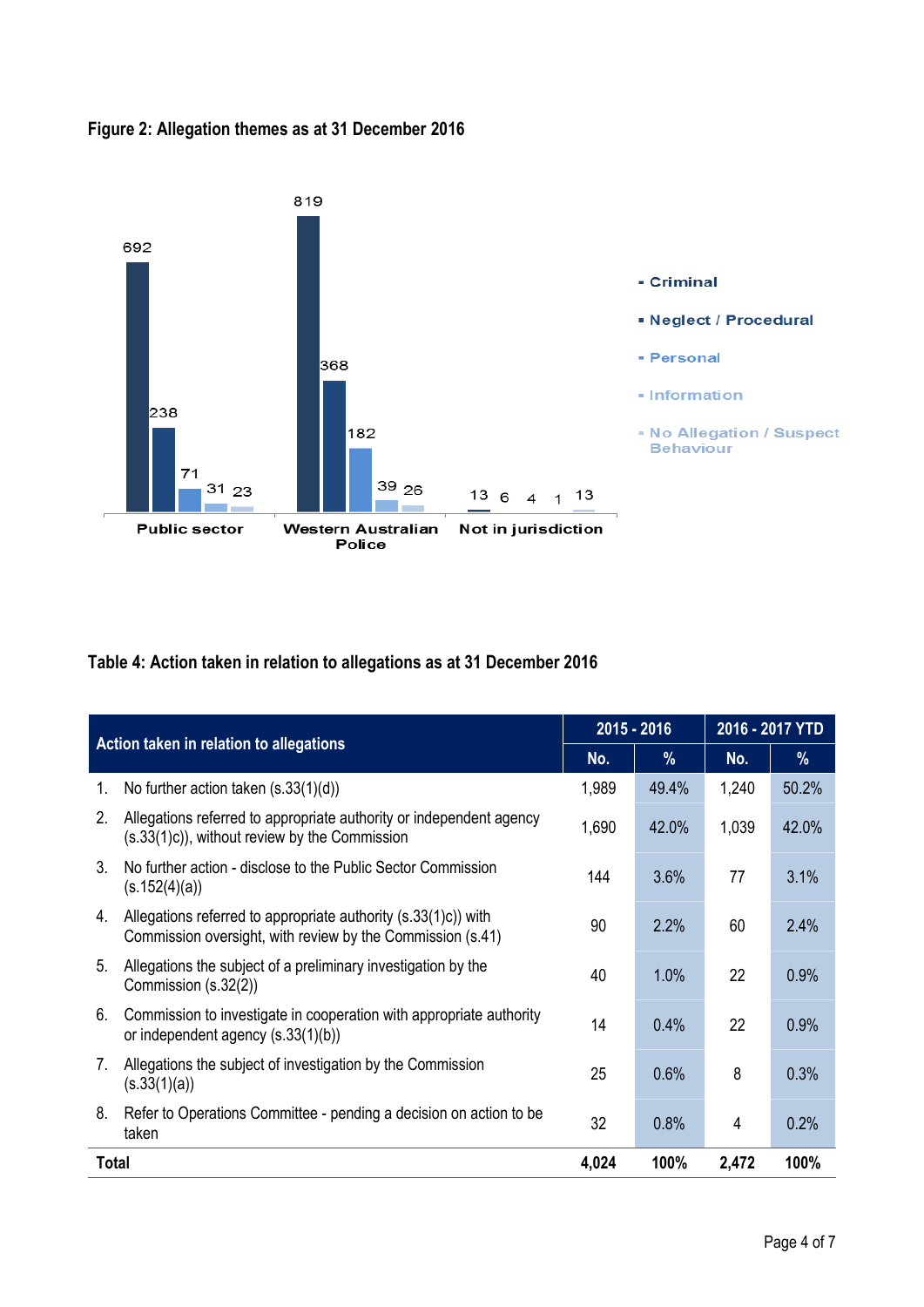

### **Figure 3: Commission investigations 2016 - 2017 as at February 2017**

Further detail on Commission Investigations can be found in Attachment 1.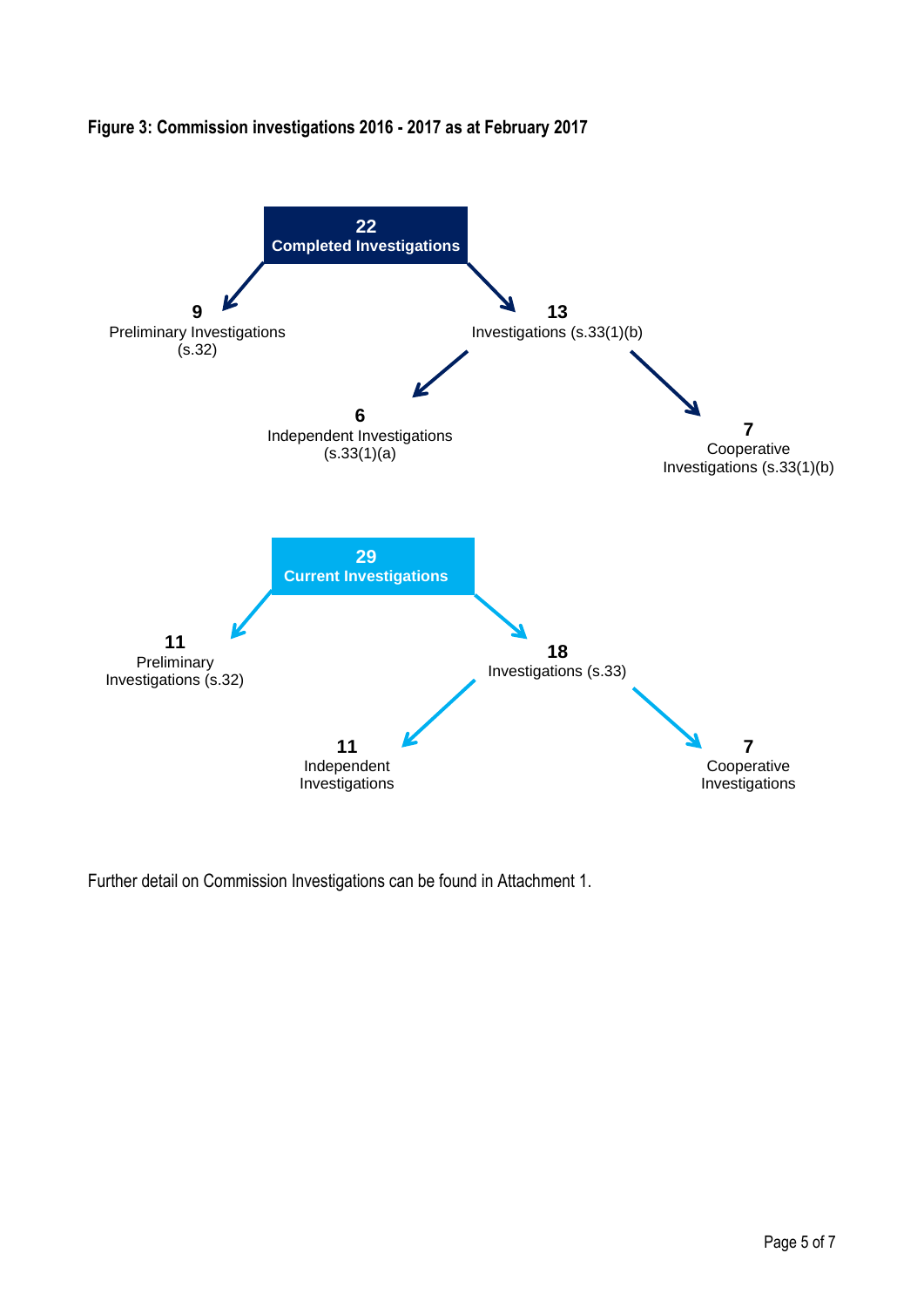# **Attachment 1: Commission Investigation Summary**

|                | Commission Investigations 2016/2017 as at 10 February 2017 |                                                                                                             |                         |  |  |
|----------------|------------------------------------------------------------|-------------------------------------------------------------------------------------------------------------|-------------------------|--|--|
|                | <b>Operation</b>                                           | <b>Investigation Relating to:</b>                                                                           | <b>Current Status</b>   |  |  |
| 1.             | <b>AUBURN</b>                                              | Umbrella investigation for the Operational Priorities Proactive<br>Targeting Strategy for procurement.      | Active                  |  |  |
| 2.             | AUBURN-<br><b>ALPHA</b>                                    | First specific target under Auburn, serious misconduct in relation to<br>contracting and procurement.       | Active                  |  |  |
| 3.             | <b>BELLS</b>                                               | Alleged falsified information and fraud in relation to project funding                                      | Active                  |  |  |
| 4.             | <b>CABOT</b>                                               | Alleged breach of tendering processes                                                                       | Active                  |  |  |
| 5.             | <b>DAHLIA</b>                                              | Using position to gain a benefit                                                                            | Active                  |  |  |
| 6.             | <b>EKINS</b>                                               | Allegations of conduct becoming and improper association                                                    | Active                  |  |  |
| 7 <sub>1</sub> | <b>FIFE</b>                                                | Breach of code of conduct                                                                                   | Active                  |  |  |
| 8.             | <b>GAMBIA</b>                                              | Conflict of interest                                                                                        | Active                  |  |  |
| 9.             | <b>HADDOCK</b>                                             | Using position for benefit                                                                                  | Active                  |  |  |
| 10.            | <b>JACKAL</b>                                              | Corrupt conduct                                                                                             | Active                  |  |  |
| 11.            | <b>JOHANNA</b>                                             | Public officers using position for benefit / detriment                                                      | Active                  |  |  |
| 12.            | <b>KEMPTON</b>                                             | Breach of code of conduct                                                                                   | Active                  |  |  |
|                | 13. LANARK                                                 | Using position for benefit                                                                                  | Active                  |  |  |
|                | 14. LONG                                                   | Allegations of misconduct in relation to procurement                                                        | Active                  |  |  |
| 15.            | <b>MARLOW</b>                                              | Using position for benefit                                                                                  | Active                  |  |  |
| 16.            | <b>MORGAN</b>                                              | Using position for benefit                                                                                  | Active                  |  |  |
| 17.            | <b>NEIL</b>                                                | Allegations of misconduct in relation to procurement and recruitment                                        | Active                  |  |  |
| 18.            | <b>OAKLEY</b>                                              | Abuse of authority                                                                                          | Active                  |  |  |
| 19.            | <b>PARAGON</b>                                             | Corrupt conduct                                                                                             | Active                  |  |  |
| 20.            | <b>QUANTOCK</b>                                            | Perceived conflict of interest                                                                              | Active                  |  |  |
|                | 21. SARA                                                   | Allegations of a senior officer corruptly taking advantage of their<br>employment                           | Active                  |  |  |
| 22.            | <b>SPITFIRE</b>                                            | Movement of drugs by a public officer                                                                       | Active                  |  |  |
| 23.            | <b>TOWN</b>                                                | Abuse of power                                                                                              | Active                  |  |  |
|                | 24. WRECK                                                  | Breach of policy                                                                                            | Active                  |  |  |
| 25.            | <b>DELTA</b>                                               | Allegations of corruption and serious misconduct in relation to the<br>issuing of vehicle driver's licenses | Commissioner            |  |  |
| 26.            | <b>CARR TWO</b>                                            | Corruption, disclosure of restricted matter, bribery and giving false<br>testimony                          | <b>Before The Court</b> |  |  |
| 27.            | DARLOT ONE                                                 | Excessive use of force                                                                                      | <b>Before The Court</b> |  |  |
| 28.            | <b>DINGO</b>                                               | Stealing and possession of a prohibited drug                                                                | <b>Before The Court</b> |  |  |
|                | 29. KELLY                                                  | Fraud                                                                                                       | <b>Before The Court</b> |  |  |
| 30.            | <b>INMAN</b>                                               | Corrupt conduct                                                                                             | Suspended               |  |  |